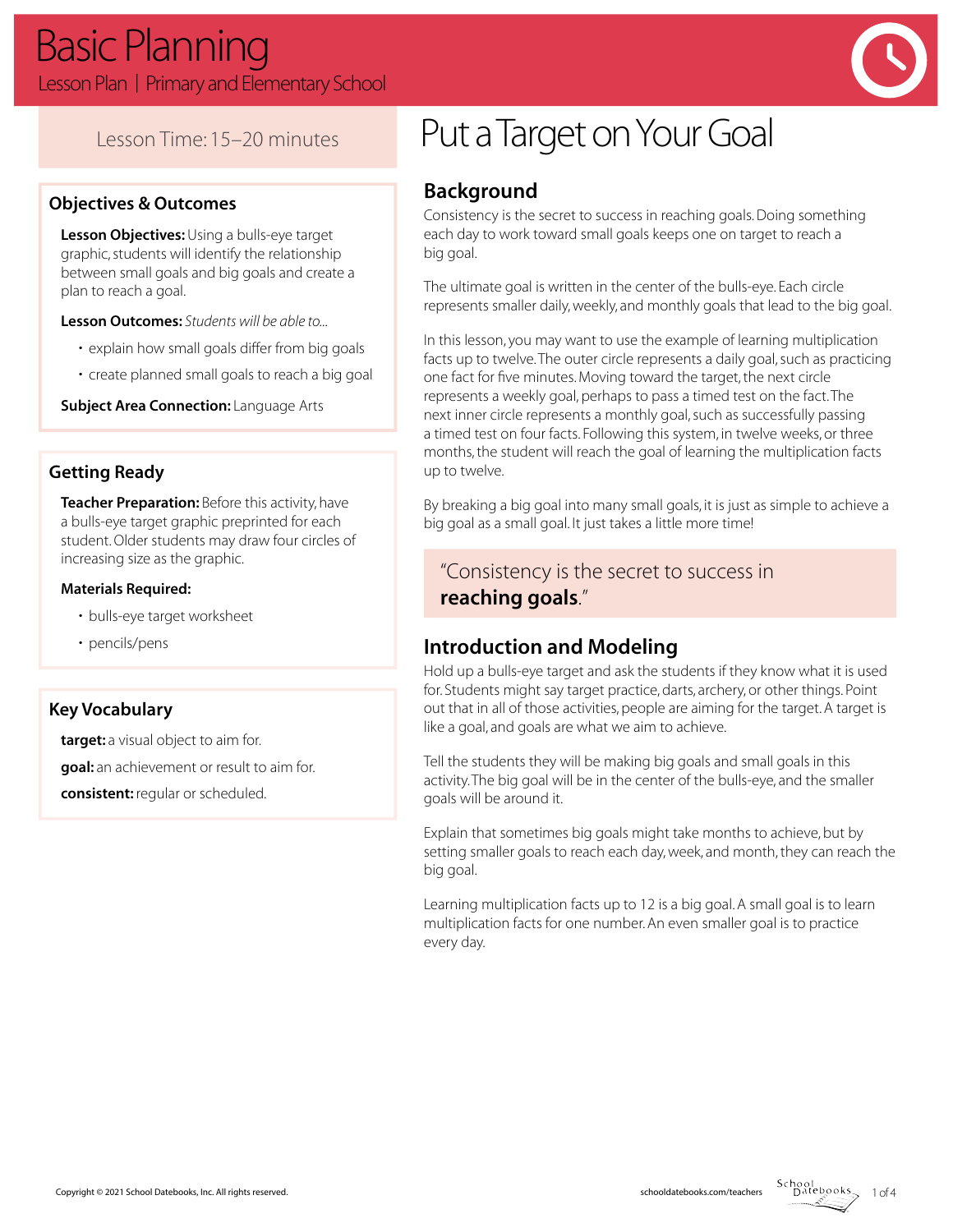# **Procedure**

- 1. Give each student a bulls-eye target graphic.
- 2. Students will decide on a big goal to place at the center of the bulls-eye target.
- 3. Have students talk in groups to decide what small steps can be taken to reach their big goals. Then analyze each step and determine if it should be written in the daily, weekly, or monthly circles. Students will then write the smaller goals in the appropriate larger circles.
- 4. Tell the students that each time they reach a small goal they may put a star on that goal.
- 5. In class, practice telling a family member about the small and big goals to enlist their help. Students may do this in front of the class or in groups. The audience may make helpful suggestions and comments.

# **Discussion Questions**

- What is the difference between a target and a goal?
- How does working on small goals help you to reach a big goal?
- How does having a visual target help you reach a big goal?
- Compare and contrast the similarities and differences of a goal and a wish.

# **Evaluation**

Review the students' bulls-eye targets and goals. Check that each goal is in the correct circle.

# **Tips for Tailoring This Lesson**

#### For Higher Grade Levels **For Lower Grade Levels**

- Apply the bulls-eye target to a research project. Break the project into smaller goals.
- Students may use a computer or phone application to create a bulls-eye target.

• Art connection: students may glue concentric circles together to create a target and decorate it.

 $2$  of 4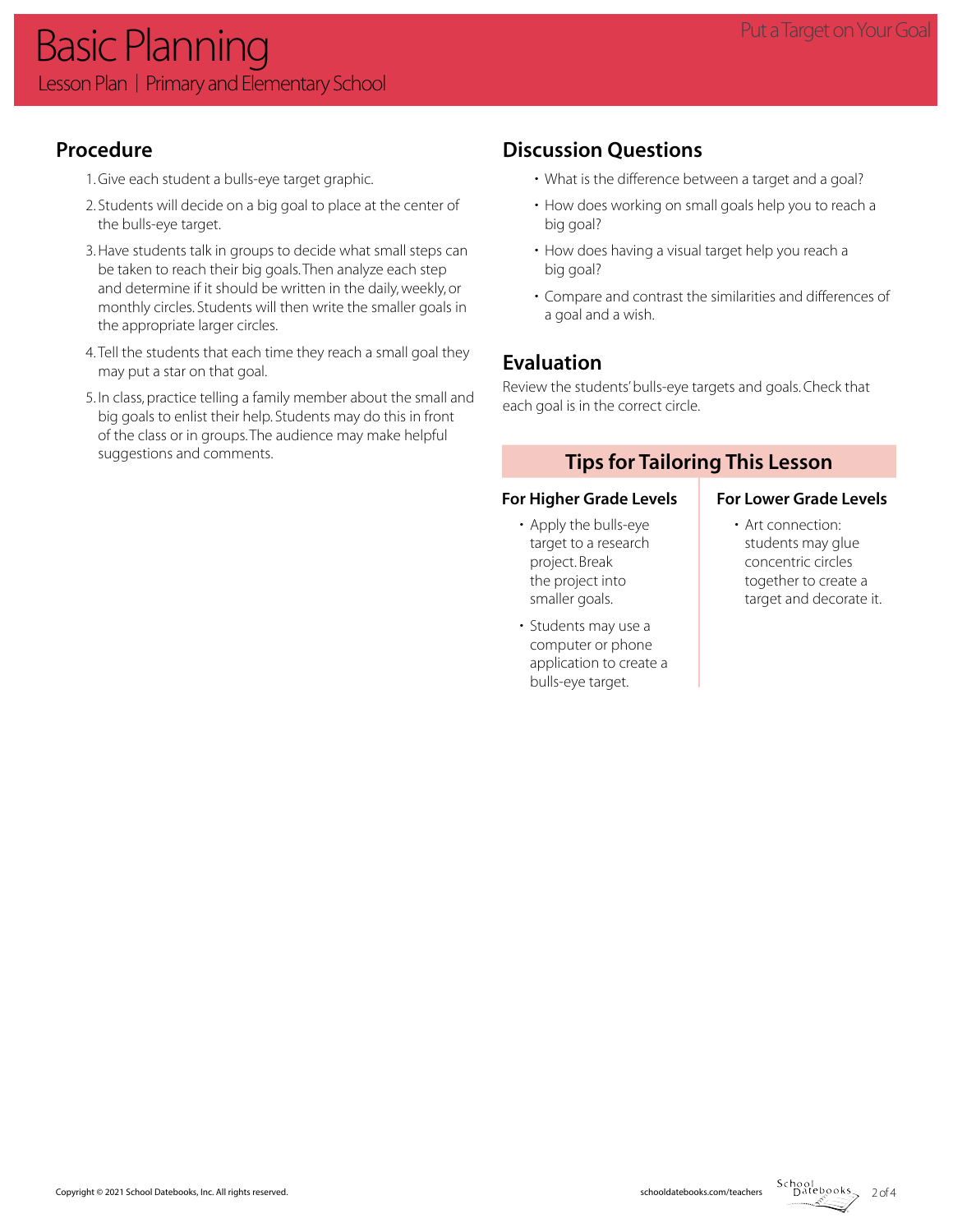#### **Alignment to Standards and Frameworks**

### **Common Core State Standards:**

#### **College & Career Readiness**

© Copyright 2010. National Governors Association Center for Best Practices and Council of Chief State School Officers. All rights reserved.

#### **Anchor Standards for Speaking and Listening**

- **CCRA.SL.1.**Prepare for and participate effectively in a range of conversations and collaborations with diverse partners, building on others' ideas and expressing their own clearly and persuasively.
- **CCRA.SL.4.**Present information, findings, and supporting evidence such that listeners can follow the line of reasoning and the organization, development, and style are appropriate to task, purpose, and audience.

#### **Anchor Standards for Language**

**CCRA.L.6.** Acquire and use accurately a range of general academic and domain-specific words and phrases sufficient for reading, writing, speaking, and listening at the college and career readiness level; demonstrate independence in gathering vocabulary knowledge when encountering an unknown term important to comprehension or expression.